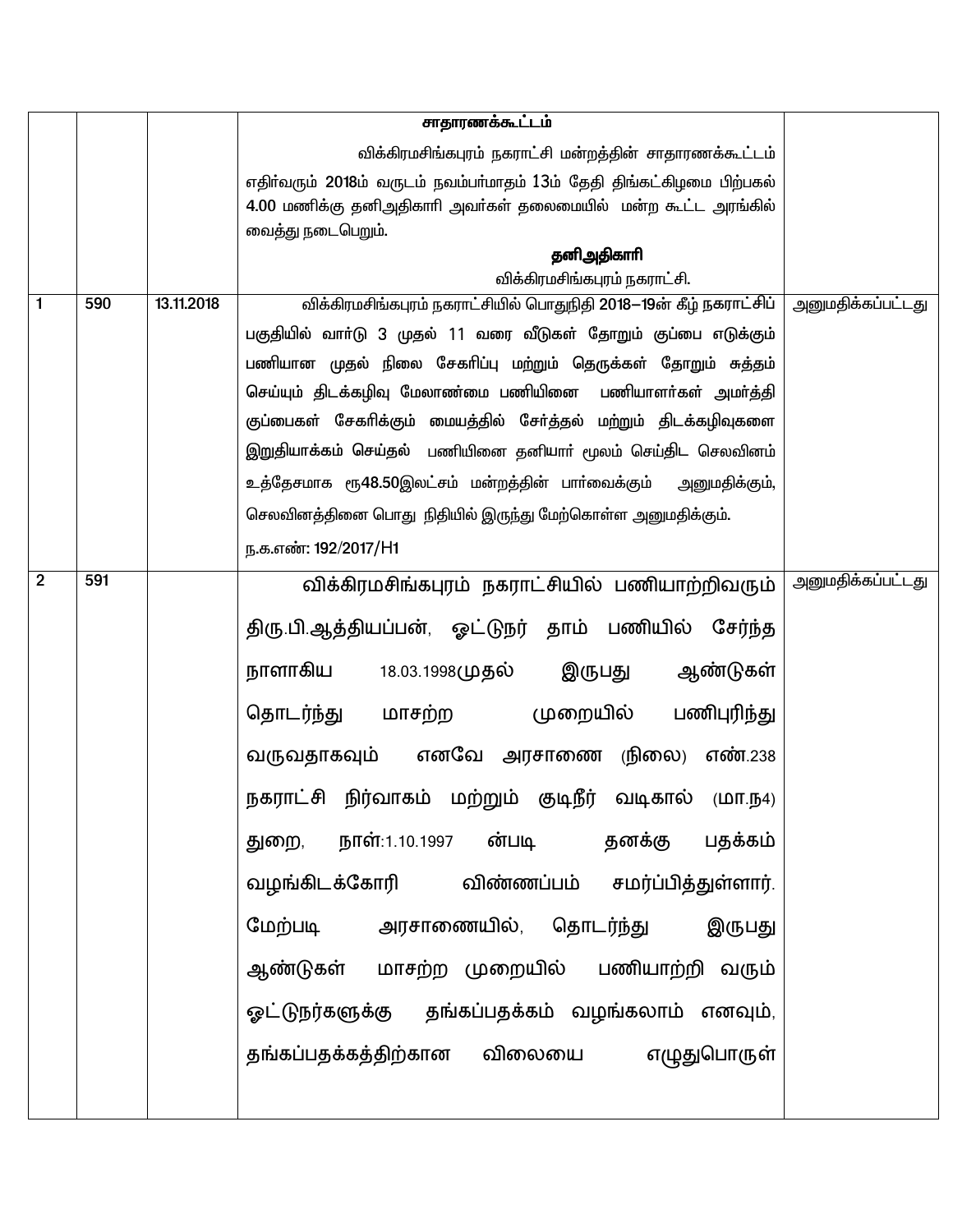|   |     |                                                               | ரொக்கமாக செலுத்தி தங்கப்பதக்கத்தை<br>துறையில்                                                 |                       |                    |                          |
|---|-----|---------------------------------------------------------------|-----------------------------------------------------------------------------------------------|-----------------------|--------------------|--------------------------|
|   |     |                                                               | பெற்று ஓட்டுநருக்கு வழங்கலாம் எனவும்,                                                         |                       |                    |                          |
|   |     |                                                               | இச்சசெலவினத்தை நகராட்சியின் பொதுநிதியிலிருந்து                                                |                       |                    |                          |
|   |     |                                                               | செலவிடவும் தெரிவிக்கப்பட்டுள்ளது.                                                             |                       | எனவே               |                          |
|   |     |                                                               |                                                                                               |                       |                    |                          |
|   |     |                                                               | வழங்குவதற்கும் அதற்காகும் செலவினத்திற்கும்                                                    |                       |                    |                          |
|   |     |                                                               | மன்றத்தின் அனுமதிக்காக வைக்கப்படுகிறது.                                                       |                       |                    |                          |
|   |     |                                                               | (கோப்புஎண்:4649/2018/சி1)                                                                     |                       |                    |                          |
| 3 | 592 |                                                               | விக்கிரமசிங்கபுரம் நகராட்சியில் பொதுநிதி 2018—2019ன் கீழ், கீழ் கண்ட                          |                       |                    | <u>அனுமதிக்கப்பட்டது</u> |
|   |     |                                                               | பணிகள் செய்து முடிப்பதற்கு 09.11.2018ம் தேதி ஒப்பந்தபுள்ளி கோரப்பட்டதில்                      |                       |                    |                          |
|   |     |                                                               | வரப்பெற்ற இரு ஒப்பந்தபுள்ளிகளில் குறைவான ஒப்பந்தபுள்ளி கொடுத்துள்ள                            |                       |                    |                          |
|   |     |                                                               | Sri Cha Jeganlal Jeyanthi lal chain, Tirunelveli அவர்களின்                                    |                       |                    |                          |
|   |     |                                                               | ஒப்பந்தபுள்ளியை ஒப்புக்கொண்டு வேலை உத்திரவு வழங்க மன்றத்தின்                                  |                       |                    |                          |
|   |     | அனுமதிக்கு.                                                   |                                                                                               |                       |                    |                          |
|   |     | வ                                                             |                                                                                               |                       |                    |                          |
|   |     | எண்                                                           | பணியின் பெயர்                                                                                 | ஒப்பந்ததாரா்          | விகித              |                          |
|   |     |                                                               |                                                                                               | பெயர்                 | விவரம்             |                          |
|   |     |                                                               | விக்கிரமசிங்கபுரம் நகராட்சிக்கு                                                               |                       |                    |                          |
|   |     | 1.                                                            | உட்பட்ட 21 வார்டு பகுதிகளில் உள் Jeganlal                                                     |                       | மதிப்பீட்டை        |                          |
|   |     |                                                               | 40வாட்ஸ் குழல் விளக்குகள்                                                                     | Jeyanthi lal          | விட குறைவு         |                          |
|   |     |                                                               | விளக்குகள் 2018–19ம் ஆண்டிற்கு                                                                | chain,<br>Tirunelveli |                    |                          |
|   |     |                                                               | பராமரிப்பு பணி                                                                                |                       |                    |                          |
|   |     |                                                               | (மதிப்பீடு ரூ 10.00 இலட்சம்)                                                                  |                       |                    |                          |
|   |     |                                                               |                                                                                               | lightings,            | மதிப்பீட்டை        |                          |
|   |     |                                                               |                                                                                               | Tirunelveli           | விட அதிகம்         |                          |
|   |     |                                                               | <u>(ந</u> .க.எண்:929/2018/இ1)                                                                 |                       |                    |                          |
| 4 | 593 |                                                               | விக்கிரமசிங்கபுரம்நகராட்சி குப்பை வாங்கும்                                                    |                       | வண்டியில்<br>தள்ளு | <u>அனுமதிக்கப்பட்டது</u> |
|   |     |                                                               | அடிப்பாகம் மற்றும் நான்கு பக்கம் 18Gage GI sheet $\frac{3}{4}$ " Brass valve, $\frac{3}{4}$ " |                       |                    |                          |
|   |     | Nipple சாமான்களை கொண்டு தள்ளு வண்டியினை மேம்பாடு செய்யும் பணி |                                                                                               |                       |                    |                          |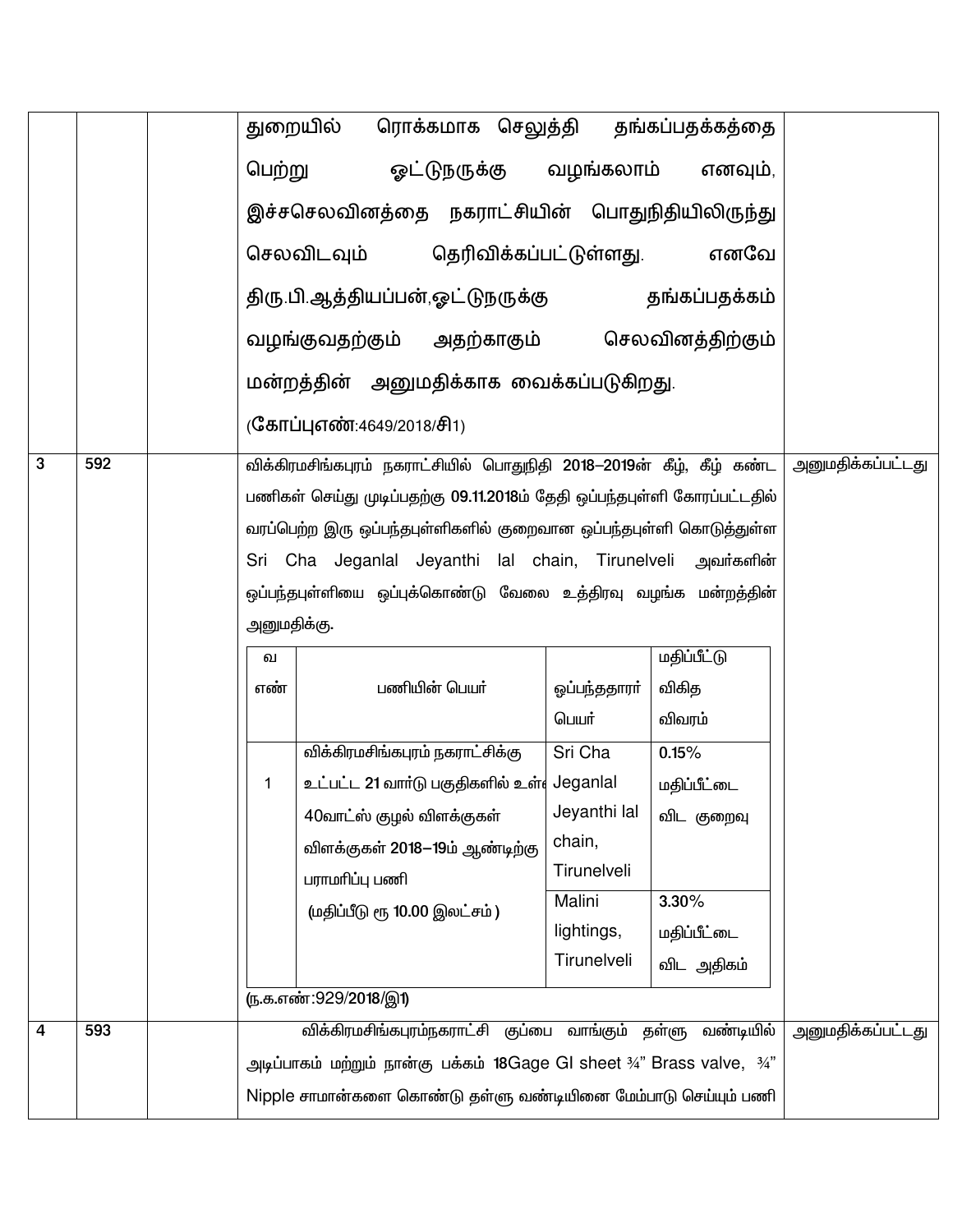|   |     |       | (எல்லா பொருள்களின் கிரையம் மற்றும் வேலை கூலி உட்பட) மேற்கொள்ள                                                                                                                                                                                                                                                                                                                                                                                                                                                                                                         |                                                             |                                                         |                                                                     |                          |
|---|-----|-------|-----------------------------------------------------------------------------------------------------------------------------------------------------------------------------------------------------------------------------------------------------------------------------------------------------------------------------------------------------------------------------------------------------------------------------------------------------------------------------------------------------------------------------------------------------------------------|-------------------------------------------------------------|---------------------------------------------------------|---------------------------------------------------------------------|--------------------------|
|   |     |       | 08.10.2018 அன்று வரப்பெற்ற விலைப்புள்ளிகளின் ஒப்புநோக்கு பட்டியல்                                                                                                                                                                                                                                                                                                                                                                                                                                                                                                     |                                                             |                                                         |                                                                     |                          |
|   |     | தயார் | செய்து குறைந்த<br>விலைப்புள்ளி கொடுத்துள்ள சொ.இசக்கி,                                                                                                                                                                                                                                                                                                                                                                                                                                                                                                                 |                                                             |                                                         |                                                                     |                          |
|   |     |       | ஒப்பந்தகாரா் விக்கிரமசிங்கபுரம் என்பவாின்விலைப்புள்ளியை ஒப்புகொண்டு                                                                                                                                                                                                                                                                                                                                                                                                                                                                                                   |                                                             |                                                         |                                                                     |                          |
|   |     |       | வேலை உத்திரவு வழங்க மன்றத்தின் அனுமதிக்கு.                                                                                                                                                                                                                                                                                                                                                                                                                                                                                                                            |                                                             |                                                         |                                                                     |                          |
|   |     |       | வேலை விபரம்<br>வ.<br>எண்                                                                                                                                                                                                                                                                                                                                                                                                                                                                                                                                              | சொ.இசக்<br>கி<br>ஒப்பந்தகார<br>Ļ.<br>விக்கிரமசி<br>ங்கபுரம் | சிவா<br>இன்ஜினியரி<br>ங் ஒர்க்ஸ்<br>அம்பாசமுத்<br>திரம் | C.E.V.<br>இன்ஜி<br>னியரிங்<br>ஒர்க்ஸ்<br>விக்கிர<br>மசிங்கபு<br>ரம் |                          |
|   |     |       | விக்கிரமசிங்கபுரம்<br>நகராட்சியில்<br>குப்பை<br>வாங்கும்<br>தள்ளு<br>வண்டியில்<br>அடிப்பாகம்<br>பக்கம்<br>நான்கு<br>மற்றும்<br>18Gage GI sheet 3/4"<br>1<br>Brass valve, 3/4" Nipple<br>சாமான்களை<br>கொண்டு<br>வண்டியினை<br>தள்ளு<br>செய்யும் பணி<br>மேம்பாடு<br>(எல்லா<br>பொருள்களின்<br>கிரையம் மற்றும் வேலை<br>கூலி உட்பட)                                                                                                                                                                                                                                         | еҧ6,500/-                                                   | eҧ7,250/-                                               | <b>е</b> ҧ7,750/                                                    |                          |
| 5 | 594 |       | விக்கிரமசிங்கபுரம் நகராட்சியில் Faecal sludge and Septage Management  <br>கோட்டைவிளைப்பட்டி சாலையில் உள்ள<br>2018-19ன்<br>கீழ்<br>உரக்கிடங்கில் Faecal sludge Treatment plant அமைக்கும் பணி மேற்கொள்ள<br>நகா்புற<br>ஒருங்கிணைந்த<br>தமிழகஅரசுபங்கு தொகை ரூ100.50இலட்சம், ஒருங்கிணைந்த<br>வளர்ச்சி திட்டம் (IUDM) 2019–20ன் கீழ் தமிழகஅரசு பங்கு தொகை<br>ரூ100.50இலட்சம் மற்றும் தூய்மை இந்தியா திட்டம் (Swachh Bharat Mission)<br>ன் கீழ் இந்தியஅரசு பங்கு தொகை ரூ99.00இலட்சம் மானியம் ஆகமொத்தம்<br>ரூ300.00இலட்சம் மதிப்பீட்டில் பணி மேற்கொள்ள நிா்வாக அனுமதி வழங்கி | வளர்ச்சி திட்டம் (IUDM)                                     | 2018–19ன்                                               | நகராட்சி<br>கீழ்<br>நகர்புற                                         | <u>அனுமதிக்கப்பட்டது</u> |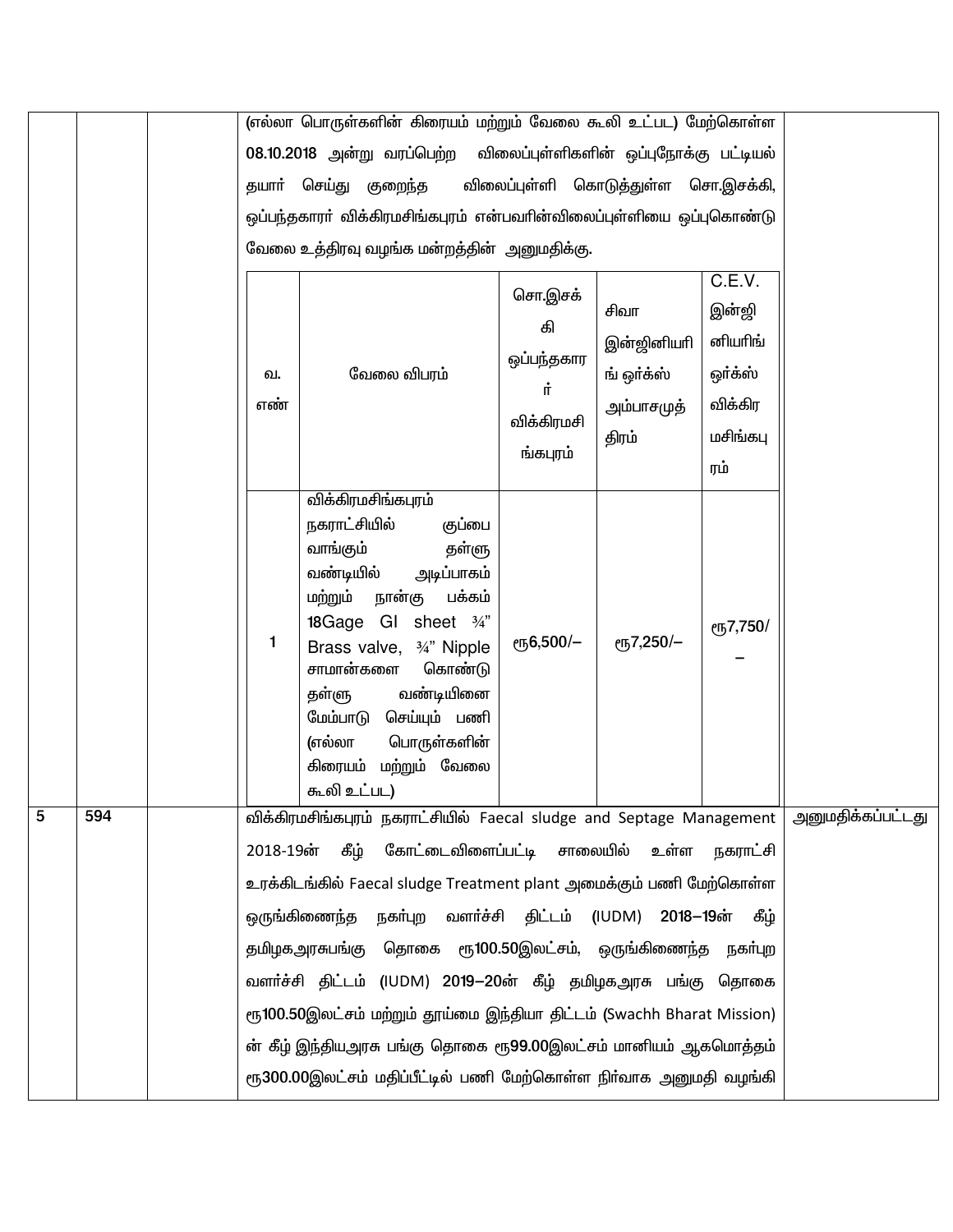|                |     | வரப்பெற்ற சென்னை நகராட்சி நிர்வாக ஆணையர் அவர்களின் செயல்முறை            |                          |
|----------------|-----|-------------------------------------------------------------------------|--------------------------|
|                |     | ஆணை ந.க.எண் <b>26888/UGSS -2/2018 நாள்:12.11.2018 மன்றத்தின்</b>        |                          |
|                |     | பார்வைக்கு                                                              |                          |
|                |     | (ந.க.எண் 1962/2015/இ1)                                                  |                          |
| 6              | 595 | நகராட்சி<br>விக்கிரமசிங்கபுரம்<br>பொதுசுகாதாரப்பிரிவிற்கு<br>வரும்      | அனுமதிக்கப்பட்டது        |
|                |     | மழைக்காலத்தை தொடர்ந்து டெங்கு காய்ச்சல் தடுப்பு பணி மேற்கொள்ள           |                          |
|                |     | உள்ள (Out door Fogging Machine) 2 எண்ணம்<br>ஏற்கனவே                     |                          |
|                |     | பழுதடைந்துள்ளதாலும் இந்நகர் பகுதியில் 188 தெருக்கள், 38.65 Sq.Km        |                          |
|                |     | பகுதியை உள்ளடக்கி உள்ளதாலும் Vehicle Mounted Fogging Machine            |                          |
|                |     | மூலம் கொசுஒழிப்பு பணி மேற்கொள்ள வேண்டியது அவசியம் ஆகிறது.               |                          |
|                |     | எனவே அங்கீகாரம் பெற்ற DGS ரேட் அங்கீகாிக்கப்பட்ட நிறுவனமான              |                          |
|                |     | செவன் ஸ்டார் டிரேடிங் கம்பெனி (Seven star Trading Company)              |                          |
|                |     | நிறுவனத்திடமிருந்து Vehicle mounted Fogging Machine<br>வாங்கவும்        |                          |
|                |     | அதற்காகவும் செலவினத்தொகை  ரூ.543685/— யை  வழங்க   மன்றத்தின்            |                          |
|                |     | பாா்வைக்கும் ஒப்புதலுக்கும் வைக்கப்படுகிறது.                            |                          |
|                |     | (ந.க.எண்:4687/2018/எச்1)                                                |                          |
| $\overline{7}$ | 596 | தமிழ்நாடு சட்டமன்றப் பேரவையில் 2018-19ம் ஆண்டிற்கான                     | <u>அனுமதிக்கப்பட்டது</u> |
|                |     | மற்றும்<br>குடிநீா்<br>நிா்வாகம்<br>வழங்கல்<br>நகராட்சி<br>துறைக்கான    |                          |
|                |     | மானியக்கோரிக்கை எண்.34, அறிவிப்பு எண்.14ல் மாநகராட்சிகள் மற்றும்        |                          |
|                |     | நகராட்சிகளில் உள்ள அனைத்து வாா்டுகளிலும் உயா்தரம் வாய்ந்தகுடிநீா்       |                          |
|                |     | மிகக்குறைந்த விலையில் வழங்க தானியங்கும் குடிநீா் மையங்கள்               |                          |
|                |     | (Automatic vending centre) நிறுவப்படும் என அறிவிக்கப்பட்டுள்ளது         |                          |
|                |     | என்பததிற்கிணங்க விக்கிரமசிங்கபுரம் நகராட்சியில் உள்ள 21வாா்டுகளிலும்    |                          |
|                |     | தொண்டு<br>பொதுகிணறு<br>தன்னாா்வ<br>நிறுவனம்<br>மூலம்<br>மற்றும்         |                          |
|                |     | ஆழ்துளைக்கிணற்று நீரை ஆதாரமாக கொண்டு தீவிரவடிகட்டுதல் மற்றும்           |                          |
|                |     | எதிா் சவ்வூடுபரவல் முறையில் சுத்திகாிக்கப்பட்டு பொதுமக்களுக்கு          |                          |
|                |     | வண்ணம்<br>சுத்திகரிக்கும்<br>வழங்கும்<br>இயந்திரம்<br>ஏற்படும்<br>நிறுவ |                          |
|                |     | செலவினத்தொகை<br>ஒன்றுக்கு<br>உத்தேசமதிப்பீட்டுத்தொகை<br><b>е</b> ђ18.00 |                          |
|                |     | இலட்சம் (ரூபாய் பதினெட்டு இலட்சம்) வீதம் மொத்தம் 21 வாா்டுகளில்         |                          |
|                |     | ரூ378.00 (ரூபாய் முன்நூற்றி எழுபத்தி எட்டு இலட்சம்) ஆகும்.              |                          |
|                |     | இத்திட்டத்தை நிறைவேற்ற மூலதன செலவினத்தை தனியார்                         |                          |
|                |     | தொழில்நிறுவனம் / தொழில்முனைவோா்கள் CSR மற்றும் இதரதொகையில்              |                          |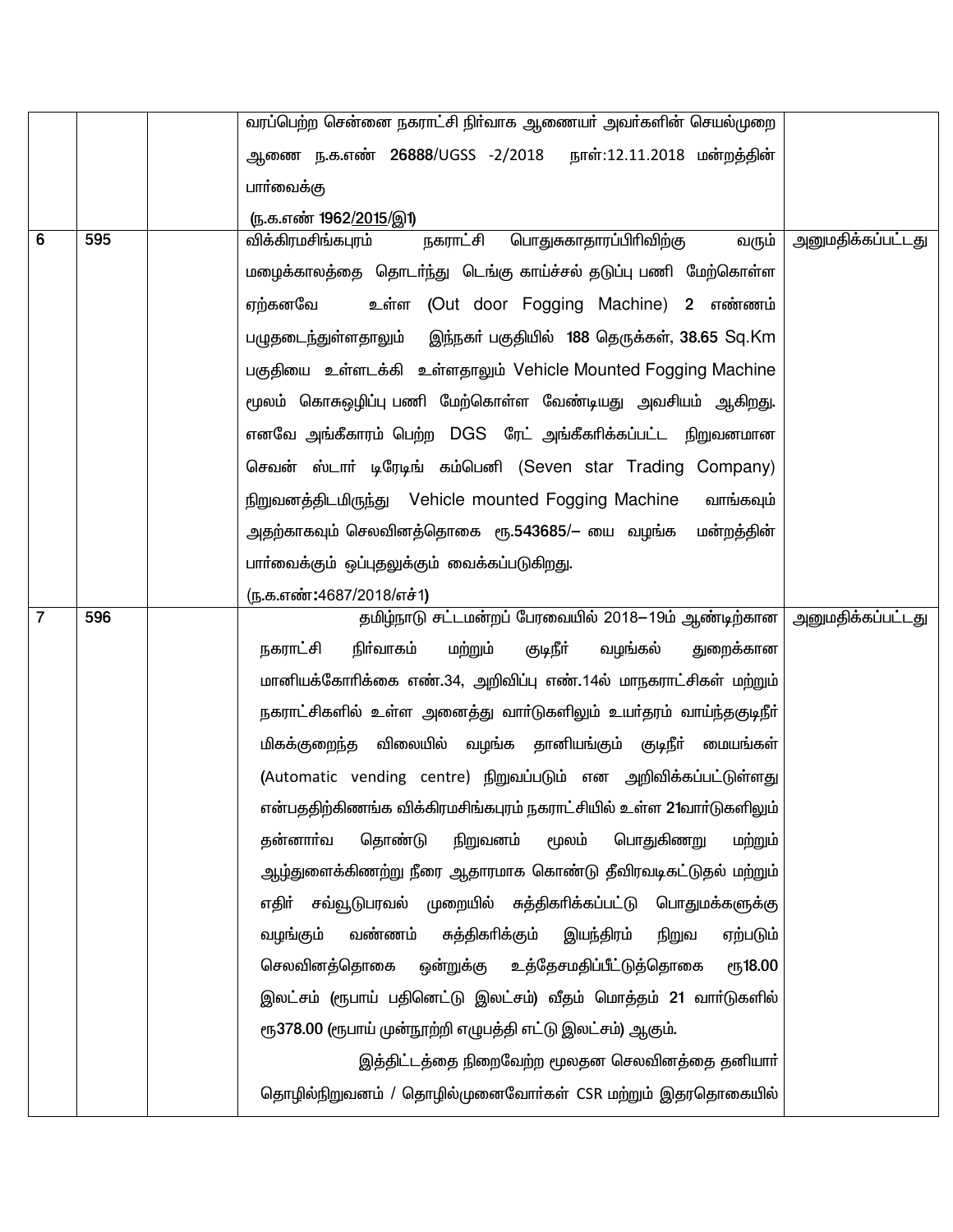|   |     | இருந்து ஈடு செய்துகொள்ளவும், இயக்குதல் பராமாித்தல் செலவினத்தை                    |                   |
|---|-----|----------------------------------------------------------------------------------|-------------------|
|   |     | பயனாளிகளிடம்<br>பெறப்படும் கட்டணத்தில்<br>இருந்து<br>இருந்து<br>ஈடு              |                   |
|   |     | செய்துகொள்ளவும், மின் கட்டணத்தை தன்னாா்வ தொண்டுநிறுவனம்                          |                   |
|   |     | மூலம் செலுத்தவும், நகராட்சி மூலம் இடம் மற்றும் நீா் ஆதாரம் மட்டும்               |                   |
|   |     | வழங்கவும் திட்டம் தயாரிக்கப்பட்டுள்ளது.                                          |                   |
|   |     | எனவே நகரில் உள்ள அனைத்து வாா்டுகளிலும் வாா்டுக்கு                                |                   |
|   |     | 1வீதம் தானியங்கும் குடிநீர்மையங்கள் (Automatic Vending Centres) தனியார்          |                   |
|   |     | தொழில் நிறுவனங்கள் / தொழில் முனைவோா்கள் CSR மற்றும்<br>இதர                       |                   |
|   |     | தொகையிலிருந்து ஈடு செய்துகொள்ளவும் மேலும் அனுபவம் வாய்ந்த மற்றும்                |                   |
|   |     | நுணுக்கங்களை கொண்ட தனியாா்<br>உரிய<br>தொழில்நுட்ப<br>தொழில்                      |                   |
|   |     | நிறுவனத்தினை தோ்வு செய்ய ஏதுவாக அந்தந்த உள்ளாட்சி அமைப்புகளில்                   |                   |
|   |     | "Expression of Interest" விளம்பரம் செய்து தனியாா் தொழில் நிறுவனத்தினை            |                   |
|   |     | தோ்வு செய்யவும் அனைத்து கீழ்கண்ட வாா்டுகளில் தோ்ந்தெடுக்கப்பட்ட                  |                   |
|   |     | அய்யனாா்குளம் (வாா்டு 1), அம்பலவாணபுரம் (வாா்டு 2), பூந்தோட்டம் தெரு             |                   |
|   |     | (வாா்டு3), மெயின்ரோடு (வாா்டு4), முருகன்கோவில் அருகில் (வாா்டு5),                |                   |
|   |     | சந்தணமாாியம்மன்கோவில் அருகில் (வாா்டு6), கிருஷ்ணன் கோவில் அருகில்                |                   |
|   |     | (வார்டு7), கொட்டாரம் மெயின்ரோடு (வார்டு 8), பொதிகையடி (வார்டு9),                 |                   |
|   |     | ஆம்பூா்ரோடு (வாா்டு 10), அனவன்குடியிருப்பு (வாா்டு 11), அகஸ்தியா்புரம்           |                   |
|   |     | (வார்டு12),<br>முதலியாா்பட்டி<br>$13)$ ,<br>(வாா்டு<br>பசுக்கிடைவிளை<br>$(14)$ , |                   |
|   |     | கோட்டைவிளைபட்டி ரோடு (வாா்டு 15), வடக்கு ரதவீதி (வாா்டு 16), சத்திரம்            |                   |
|   |     | தெரு (வாா்டு 17), சன்னதிதெரு (வாா்டு 18), கட்டபுளி தெரு (வாா்டு 19),             |                   |
|   |     | மெயின்ரோடு (வாா்டு 20), அம்பலவாணபுரம் மெயின்ரோடு (வாா்டு 21) ஆகிய                |                   |
|   |     | இடங்களில் செயல்படுத்தவும் இதற்கான அனுமதி நகராட்சி நிா்வாக                        |                   |
|   |     | ஆணையாளா் சென்னை அவா்களின் அனுமதி பெறவும் மன்றத்தின்                              |                   |
|   |     | அனுமதிக்கு வைக்கப்படுகிறது.                                                      |                   |
|   |     | <u>(ந</u> .க.எண்929/2018/இ1)                                                     |                   |
| 8 | 597 | விக்கிரமசிங்கபுரம் நகராட்சியில் திடக்கழிவு மேலாண்மை பணி                          | அனுமதிக்கப்பட்டது |
|   |     | TURIP 2018-19 & பொது நிதி 2018–19ன் கீழ் சாலை பணிகள், நகராட்சிப்                 |                   |
|   |     | பகுதியில் வாா்டு 3 முதல் 11 வரை வீடுகள் தோறும் குப்பை எடுக்கும்                  |                   |
|   |     | பணியான முதல் நிலை சேகரிப்பு மற்றும் தெருக்கள் தோறும் சுத்தம்                     |                   |
|   |     | செய்யும் திடக்கழிவு மேலாண்மை பணியினை பணியாளர்கள் அமர்த்தி                        |                   |
|   |     | குப்பைகள் சேகரிக்கும் மையத்தில் சேர்த்தல் மற்றும் திடக்கழிவுகளை                  |                   |
|   |     |                                                                                  |                   |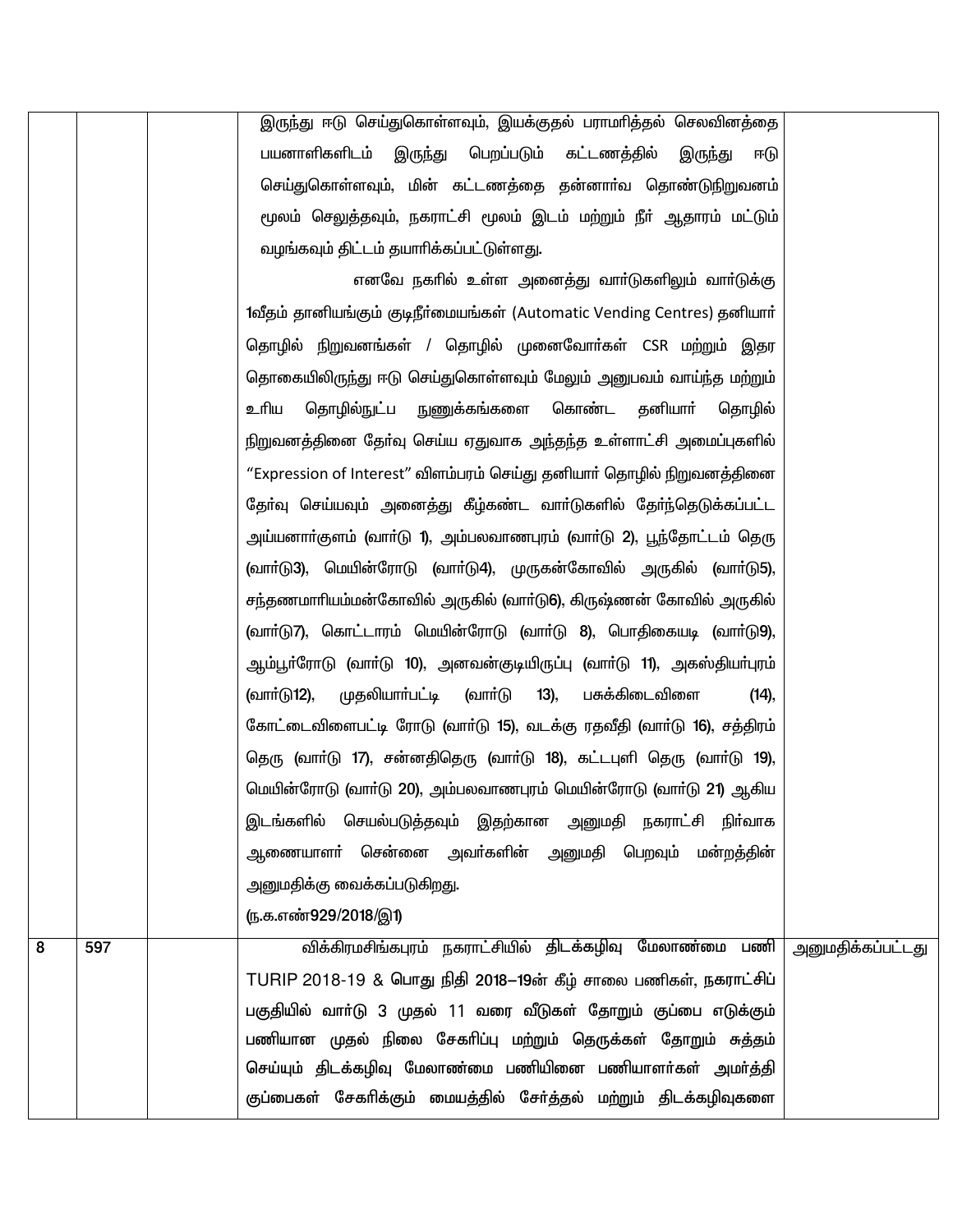|                  |     |                                                                    |                              | இறுதியாக்கம் செய்தல் பணி மேற்கொள்ளுதல்                              |                  | பணி மேற்கொள்ள     |                          |
|------------------|-----|--------------------------------------------------------------------|------------------------------|---------------------------------------------------------------------|------------------|-------------------|--------------------------|
|                  |     | 05.09.2018 அன்று நடைபெற உள்ள ஒப்பந்தபுள்ளி அறிவிப்பினை மாநில       |                              |                                                                     |                  |                   |                          |
|                  |     | அளவில்                                                             |                              |                                                                     |                  |                   |                          |
|                  |     |                                                                    |                              | நிறுவனத்திற்கு ரூ59,745/—ஐ பொதுநிதியில் இருந்து வழங்க மன்றத்தின்    |                  |                   |                          |
|                  |     | அனுமதிக்கு                                                         |                              |                                                                     |                  |                   |                          |
|                  |     |                                                                    | <u>(ந</u> .க.எண்929/2018/இ1) |                                                                     |                  |                   |                          |
| 9                | 598 |                                                                    |                              | விக்கிரமசிங்கபுரம் நகராட்சியில் திடக்கழிவு மேலாண்மை பணி             |                  |                   | அனுமதிக்கப்பட்டது        |
|                  |     |                                                                    |                              | பொது நிதி 2018–19ன் கீழ் நகராட்சிப் பகுதியில் வாா்டு 3 முதல் 11 வரை |                  |                   |                          |
|                  |     |                                                                    |                              | வீடுகள் தோறும் குப்பை எடுக்கும் பணியான முதல் நிலை சேகரிப்பு மற்றும் |                  |                   |                          |
|                  |     |                                                                    |                              | தெருக்கள் தோறும் சுத்தம் செய்யும் திடக்கழிவு மேலாண்மை பணியினை       |                  |                   |                          |
|                  |     |                                                                    |                              | பணியாளர்கள் அமர்த்தி குப்பைகள் சேகரிக்கும் மையத்தில் சேர்த்தல்      |                  |                   |                          |
|                  |     |                                                                    |                              | மற்றும் திடக்கழிவுகளை இறுதியாக்கம் செய்தல் பணி மேற்கொள்ளுதல்        |                  |                   |                          |
|                  |     |                                                                    |                              | பணி மேற்கொள்ள 29.10.2018 அன்று நடைபெற உள்ள ஒப்பந்தபுள்ளி            |                  |                   |                          |
|                  |     |                                                                    |                              | அறிவிப்பினை மாநில அளவில் பிரசுரம் செய்தவகைக்கு Accord Advertising   |                  |                   |                          |
|                  |     |                                                                    |                              | Agencies நிறுவனத்திற்கு ரூ68,947/–ஐ பொதுநிதியில் இருந்து வழங்க      |                  |                   |                          |
|                  |     | மன்றத்தின் அனுமதிக்கு                                              |                              |                                                                     |                  |                   |                          |
|                  |     |                                                                    | ரு.க.எண்4612/2018/இ1)        |                                                                     |                  |                   |                          |
| 10 <sup>10</sup> | 599 |                                                                    | விக்கிரமசிங்கபுரம்           | நகராட்சி                                                            | பொதிகையடி        | தூயநீரேற்றும்     | <u>அனுமதிக்கப்பட்டது</u> |
|                  |     | நிலையத்தில்                                                        | உள்ள                         | 100HP                                                               | கிரிலோஸ்கர்      | மின்மோட்டார்      |                          |
|                  |     | பழுதடைந்துள்ளதை                                                    |                              | கிரிலோஸ்கர்                                                         | எலக்ட்ரிக்       | கம்பெனியின்       |                          |
|                  |     |                                                                    |                              | அங்கீகாிக்கப்பட்ட நிறுவனமான ஜோதி எலெக்ட்ாிக்கல் இன்டஸ்ட்ாீஸ் மதுரை  |                  |                   |                          |
|                  |     | மூலம் பழுதுபாா்த்த வகைக்கு ரூ1,21,245/— ஐ பொதுநிதியிலிருந்து வழங்க |                              |                                                                     |                  |                   |                          |
|                  |     | மன்றத்தின் அனுமதிக்கு                                              |                              |                                                                     |                  |                   |                          |
|                  |     |                                                                    | <u>ரு.க.எண்:192/2016/இ1)</u> |                                                                     |                  |                   |                          |
| 11               | 600 |                                                                    | விக்கிரமசிங்கபுரம்           | நகராட்சியில்                                                        | கீழ்கண்ட         | உள்ள<br>விபரப்படி | <u>அனுமதிக்கப்பட்டது</u> |
|                  |     |                                                                    |                              | ஒப்பந்தகாரா்களிடம் கடந்த காலங்களில் மேற்கொண்ட பணிகளில் பிடித்தம்    |                  |                   |                          |
|                  |     | செய்யப்பட்ட வைப்புதொகைகளை திரும்ப வழங்க கோரியுள்ளார்கள். அந்த      |                              |                                                                     |                  |                   |                          |
|                  |     | காலங்கடந்த வைப்பு தொகையாக<br>வைப்புதொகை<br>உள்ளதால்<br>அந்த        |                              |                                                                     |                  |                   |                          |
|                  |     | வைப்புதொகைகளை ஒப்பந்தகாரா்களுக்கு திரும்ப வழங்க மன்றத்தின்         |                              |                                                                     |                  |                   |                          |
|                  |     | அனுமதிக்கு                                                         |                              |                                                                     |                  |                   |                          |
|                  |     | வ.எண்                                                              | ஒப்பந்தகாரா்பெயா்            |                                                                     | வழங்கப்படவேண்டிய |                   |                          |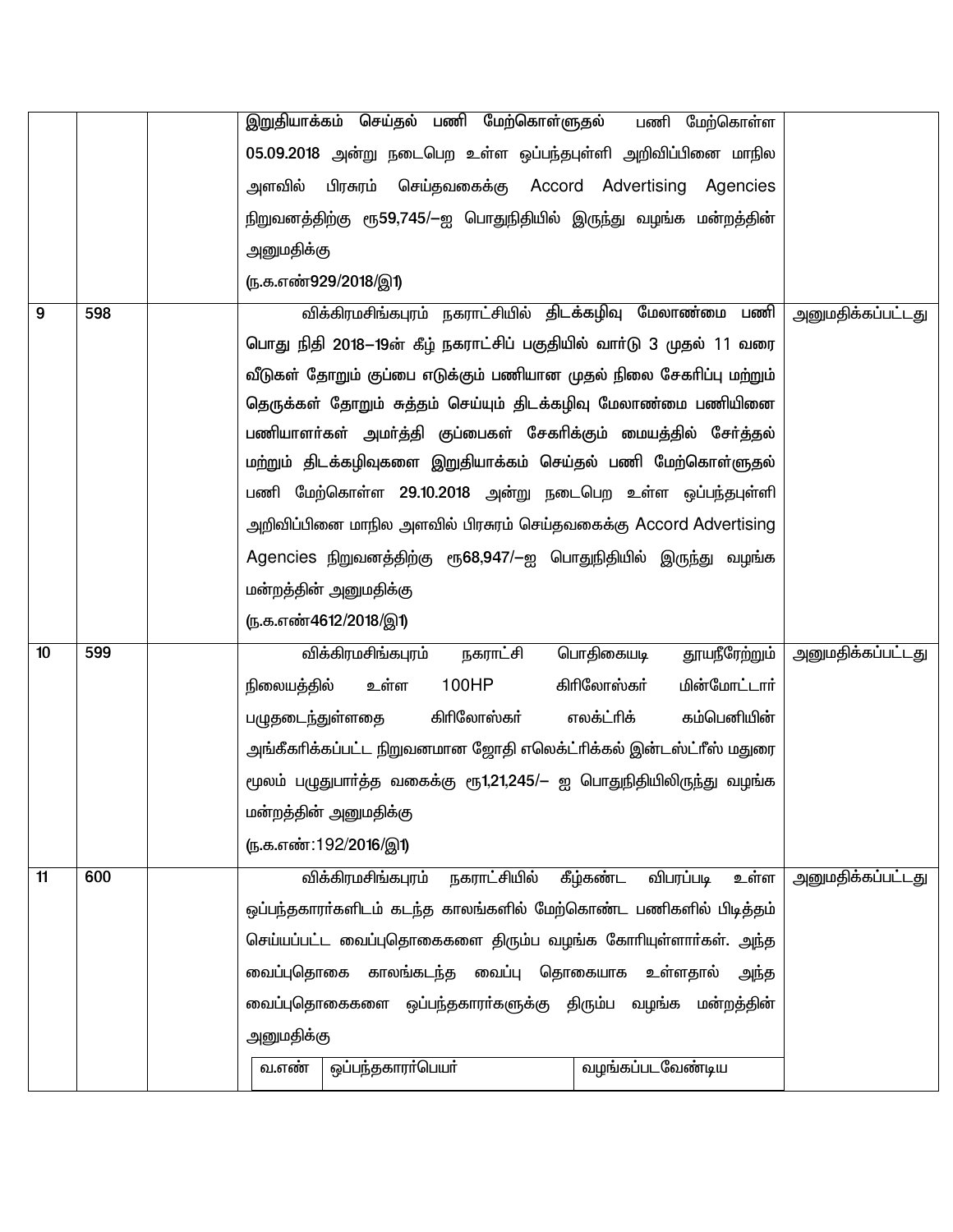|    |     |                |                                                                     |                                       | வைப்பு தொகை              |                   |  |
|----|-----|----------------|---------------------------------------------------------------------|---------------------------------------|--------------------------|-------------------|--|
|    |     | $\mathbf{1}$   | திரு.P.சங்கரலிங்கம்                                                 |                                       | ет <sub>5</sub> 46,266/- |                   |  |
|    |     | $\overline{2}$ | திரு.M.ராமகிருஷ்ணன்                                                 | $e$ <sup>15</sup> <sub>9</sub> ,997/- |                          |                   |  |
|    |     | 3              | திரு.R.M.நாகராஜன்                                                   |                                       | ет <sub>5</sub> 39,586/- |                   |  |
|    |     | 4              | நடேசன் ஆட்டோ ஏஜென்ஸிஸ்                                              | $\overline{e}$ Гђ9,200/-              |                          |                   |  |
|    |     |                | <u>ரு.க.எண்:929/2018/இ1)</u>                                        |                                       |                          |                   |  |
| 12 | 601 |                | விக்கிரமசிங்கபுரம் நகராட்சியில் பொது நிதி 2018—19ன் கீழ் நகராட்சிப் |                                       |                          | அனுமதிக்கப்பட்டது |  |
|    |     |                | பகுதியில் வாா்டு 3 முதல் 11 வரை வீடுகள் தோறும் குப்பை எடுக்கும்     |                                       |                          |                   |  |
|    |     |                | பணியான முதல் நிலை சேகரிப்பு மற்றும் தெருக்கள் தோறும் சுத்தம்        |                                       |                          |                   |  |
|    |     |                | செய்யும் திடக்கழிவு மேலாண்மை பணியினை பணியாளர்கள் அமர்த்தி           |                                       |                          |                   |  |
|    |     |                | குப்பைகள் சேகரிக்கும் மையத்தில் சேர்த்தல் மற்றும் திடக்கழிவுகளை     |                                       |                          |                   |  |
|    |     |                | இறுதியாக்கம் செய்தல் பணி மேற்கொள்ளுதல் பணிகள் செய்து முடிப்பதற்கு   |                                       |                          |                   |  |
|    |     | 29.10.2018ம்   | தேதி                                                                | ஒப்பந்தபுள்ளி கோரப்பட்டதில்           | வரப்பெற்ற                |                   |  |
|    |     |                | ஒப்பந்தபுள்ளிகளில் குறைவான ஒப்பந்தபுள்ளி கொடுத்துள்ள ARCTIC         |                                       |                          |                   |  |
|    |     |                | Rajapalayam அவர்களின் ஒப்பந்தபுள்ளியை ஒப்புக்கொண்டு வேலை            |                                       |                          |                   |  |
|    |     |                | உத்திரவு வழங்க மன்றத்தின் அனுமதிக்கு.                               |                                       |                          |                   |  |
|    |     | ഖ              |                                                                     |                                       | மதிப்பீட்டு விகித        |                   |  |
|    |     | எண்            | பணியின் பெயர்                                                       | ஒப்பந்ததாரா்                          | விவரம்                   |                   |  |
|    |     |                |                                                                     | பெயர்                                 |                          |                   |  |
|    |     |                | விக்கிரமசிங்கபுரம் நகராட்சிப்                                       | <b>ARCTIC</b>                         | 0.54% மதிப்பீட்டை        |                   |  |
|    |     | 1              | பகுதியில் வார்டு 3 முதல் 11                                         | Rajapala                              | விட குறைவு               |                   |  |
|    |     |                | வீடுகள்<br>தோறும்<br>வரை                                            | yam                                   |                          |                   |  |
|    |     |                | குப்பை எடுக்கும் பணியான                                             |                                       |                          |                   |  |
|    |     |                | முதல் நிலை சேகரிப்பு மற்றும்                                        | <b>AVM</b>                            | 0.08% மதிப்பீட்டை        |                   |  |
|    |     |                | தெருக்கள் தோறும் சுத்தம்                                            | Service                               | விட குறைவு               |                   |  |
|    |     |                | செய்யும்<br>திடக்கழிவு<br>பணியினை<br>மேலாண்மை                       | point,                                |                          |                   |  |
|    |     |                | பணியாளர்கள்<br>அமர்த்தி                                             | Rajapala                              |                          |                   |  |
|    |     |                | சேகரிக்கும்<br>குப்பைகள்                                            | yam                                   |                          |                   |  |
|    |     |                | மையத்தில் சேர்த்தல் மற்றும்                                         |                                       |                          |                   |  |
|    |     |                | திடக்கழிவுகளை                                                       |                                       |                          |                   |  |
|    |     |                | இறுதியாக்கம் செய்தல் பணி                                            |                                       |                          |                   |  |